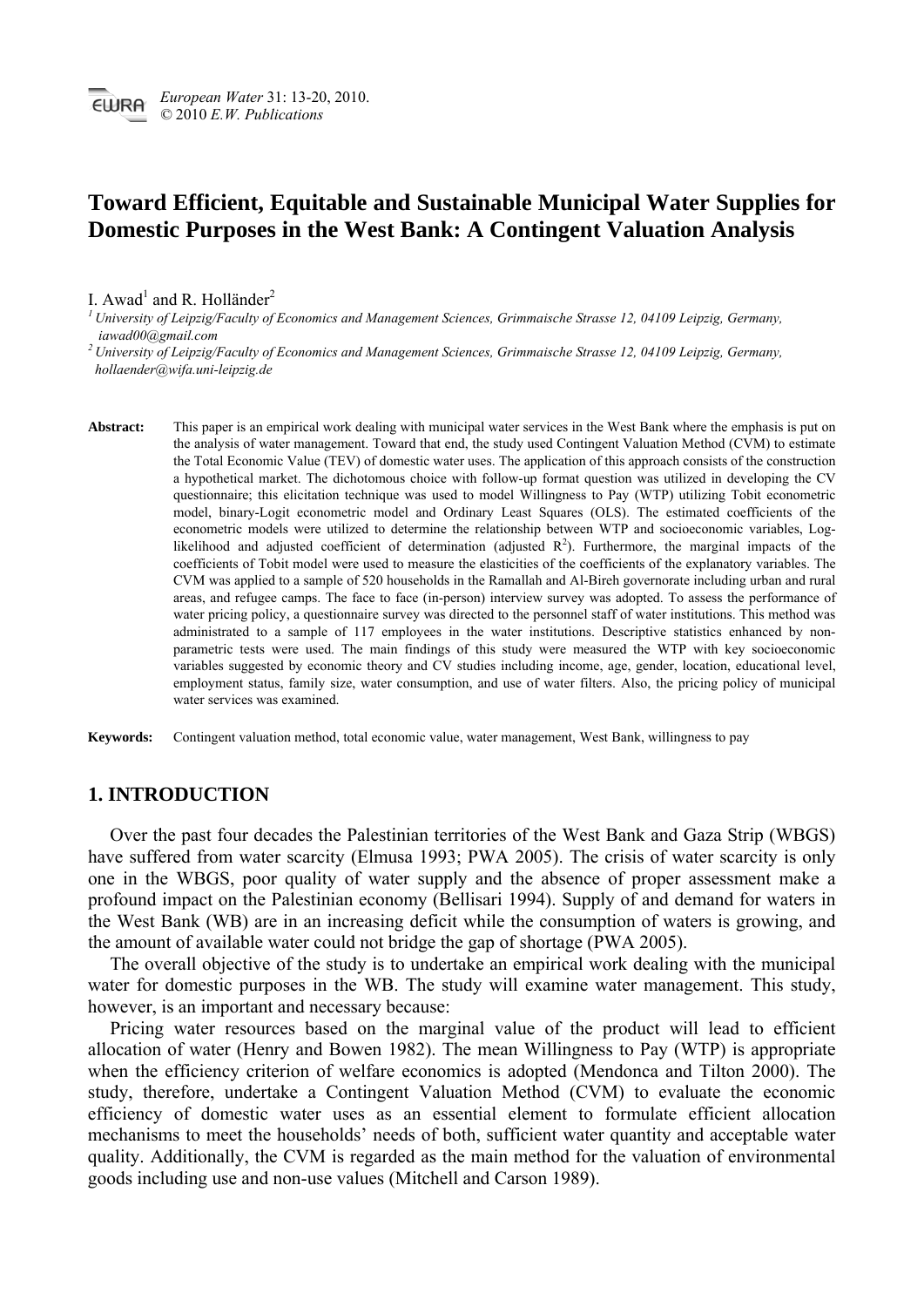In Palestine water is scarce and vulnerable. Also, water has an economic value only in case its supply is scarce relative to its demand, since if water is unlimited, it will be a free good (Ward and Michelsen 2002). The concept of water as an economic good is simple, like any other good and it has a value to users who are willing to pay for it hence the consumers will use water as long as the benefits due to use of an additional cubic meter exceed the costs so incurred (Briscoe 1996).

Several methods for pricing and allocating water have arisen because marginal cost pricing is hard to implement in practice (Johansson et al. 2002). The study however seeks to formulate a proper water pricing policy based on the WTP principle as background information to be applied in practice.

## **2. CONCEPTUAL FRAMEWORK**

#### *2.1 The Concept of Total Economic Value (TEV)*

The concept behind the TEV is that any good or service is constituted of different attributes, some of which are concrete and easily measured, while others may be more difficult to quantify. However, the TEV is broken-down into two main values, those are: use values and non-use values presented below (Marksoo 2007; Rogers et al. 2002).

- (a) Use value: this value can be subdivided into direct use value or indirect use value. Direct use value is consumptive, extractive, or structural use value, derives from goods which can extracted, consumed, or directly enjoyed, for instance, direct uses of water include drinking. The indirect use values occur from the natural functioning of ecosystems, for example, an indirect use of water receives is characterized by its fewer benefits those are not traded in any market and are sometimes referred to as un-priced benefits to the water users.
- (b) Non-use value: this value could be not easy to describe or to evaluate; it is derived without direct use of a resource. Non-use value can be named as intrinsic value or passive value. The non-use value, however, can be subdivided into existence, bequest, and option value. Existence value measures the WTP for a resource for some moral, altruistic, or other reason which is not related to current or future use. Bequest value is the value a habitant places on the ability to conserve a resource so that it can be used by future generations. The third part of nonuse value is option value; the concept of option value refers to the value placed on a resource's future use.

#### *2.2 Water Management*

The Dublin principles were an attempt to concisely state the main issues and thrust of water management, especially, in the developing countries. The four Dublin principles presented below have been universally adopted as main principles for integrated water resources management (IWRM) (Rogers et al. 2002; Marksoo 2007).

- Fresh water is a finite, vulnerable, essential resource to sustain life, development and the environment.
- Water resources development and management should be based on a participatory approach, involving all relevant stakeholders at all levels such as users, planners, and policy makers.
- Women play a central part in the provision, management and water safeguarding.
- Water has an economic value in all of its competing uses.

#### *2.3 The Contingent Valuation Method (CVM)*

The CV technique has been used for about twenty years to estimate passive use values. For over the last five years there has been a dramatic increase in the number of academic publications and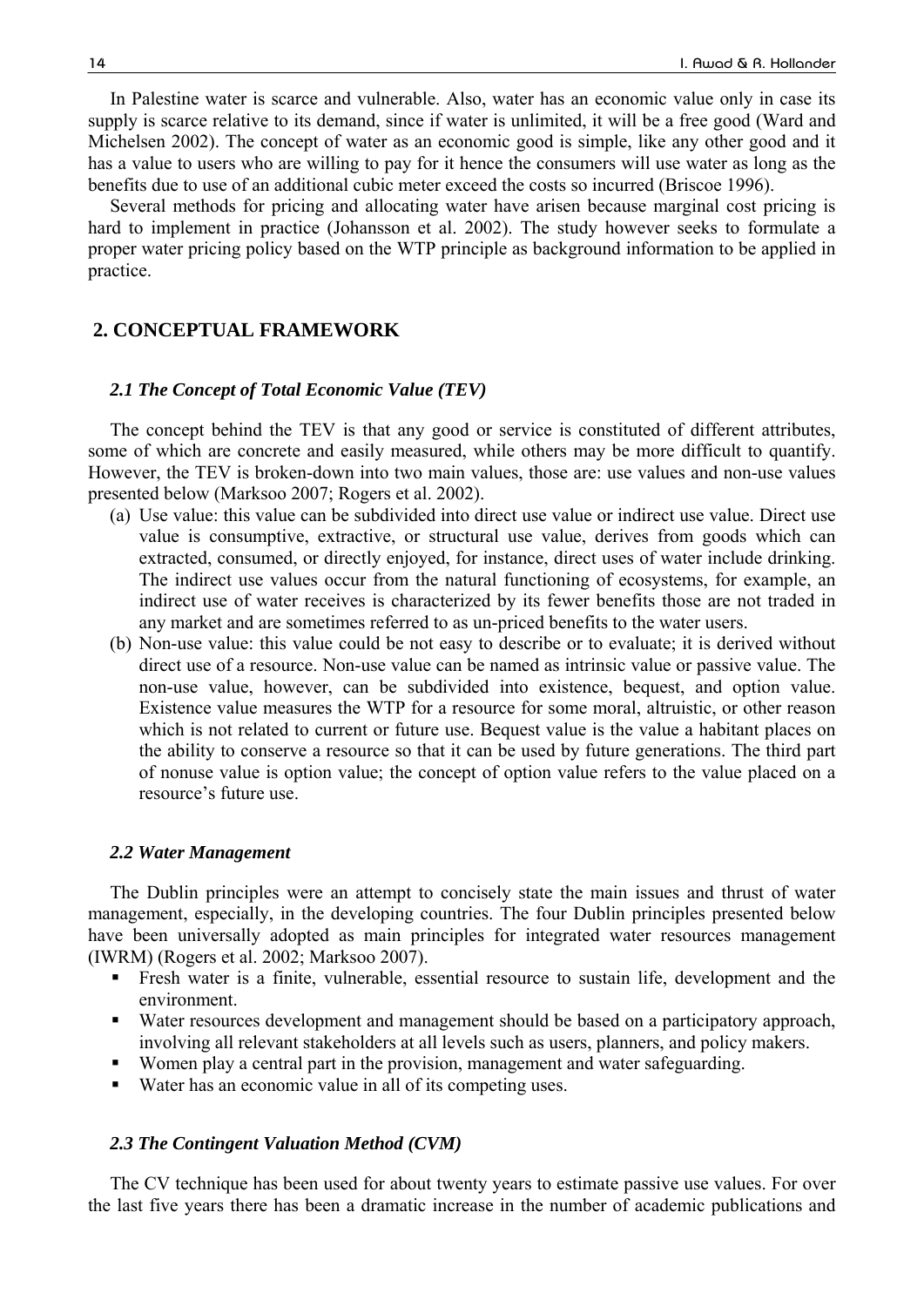presentations related to this technique (Mitchell and Carson 1989). Also, CVM is the most common method for valuing non-market amenities (Arrow et al. 1993).

The Contingent Valuation Method is an example of a hypothetical direct valuation technique non-market valuation requiring the active involvement of respondents. Due to a hypothetical policy change that will cause some environmental impacts, the benefits and costs are evaluated through questionnaire surveys that detect the WTP of consumers to accept or avoid, the policy change in question. The questions maybe open-ended or close-ended, with take frames such as dichotomous choice (leave-it-or-take-it). These values are summed for users and non-users alike, and the net benefits to society estimated. It will be shown subsequently that careful use of the CVM can elicit either use or non-use values for an amenity. Econometric analysis of survey results is generally utilized to derive mean values of WTP bids and to estimate the determinants of respondents' familiar with the asset being valued (Lipton et al.; 1998; O'Doherty 2001; Haab and McConnell 2003).

## **3. METHODOLOGY OF RESEARCH**

#### *3.1 Analysis Techniques and Econometric Models*

Descriptive statistics such as frequencies, mean, standard deviation, cross-tabulation, correlation, and one-sample t-test, enhanced by non-parametric tests such as Mann–Whitney U test and Kruskal-Wallis K test were used (the statistical package SPSS was run to test these statistics).

The willingness to pay question format utilized in the CV questionnaire offers the possibility to use a variety of estimating techniques. The discrete choice with follow-up question used to model WTP by using Tobit econometric model, binary-Logit econometric model, and ordinary least squares (OLS) can be utilized (Cameron and Trivedi 2005; Wooldridge 2001). However, Tobit is recommended to use for several reasons presented beneath (Tobin 1958; Cameron and Trivedi 2005).

$$
WTP = \begin{cases} WTP^{Tobit} & \text{if } WTP^{Tobit} > 0\\ 0 & \text{if } WTP^{Tobit} \le 0 \end{cases}
$$
 (1)

where,  $WTP^{Tobit}$  is unobserved continuous dependent variable, or the unobserved true WTP. Therefore, the Tobit model is an appropriate to avoid endogeneity bias; the empirical WTP model is a simultaneous equations instrumental variables model. The model of WTP is a Tobit regression and the quality or quantity model is an OLS's regression:

$$
WTP_i = \alpha' X_{1i} + \beta \hat{q}_1 + \varepsilon_{1i} \tag{2}
$$

$$
q_i = \gamma X_{2i} + \varepsilon_{2i} \tag{3}
$$

$$
\rho = correlation[\varepsilon_{1i}, \varepsilon_{2i}] \tag{4}
$$

where,  $\hat{q}_1$  is the estimated variable from the used model for water quantity or water quality. The estimation method is full information maximum likelihood allowing for correlation in the normally distributed disturbance terms  $\rho$ , the test for the exogeniety of  $\hat{q}_1$  is a t-test for  $\rho = 0$ 

The variables in the  $X_{2i}$  vector but not in the  $X_{1i}$  vector are the identifying variables. These variables should have high explanatory power in the instrumenting equation and low correlation with WTP and the disturbance term. Coefficient values estimated using Tobit technique may differ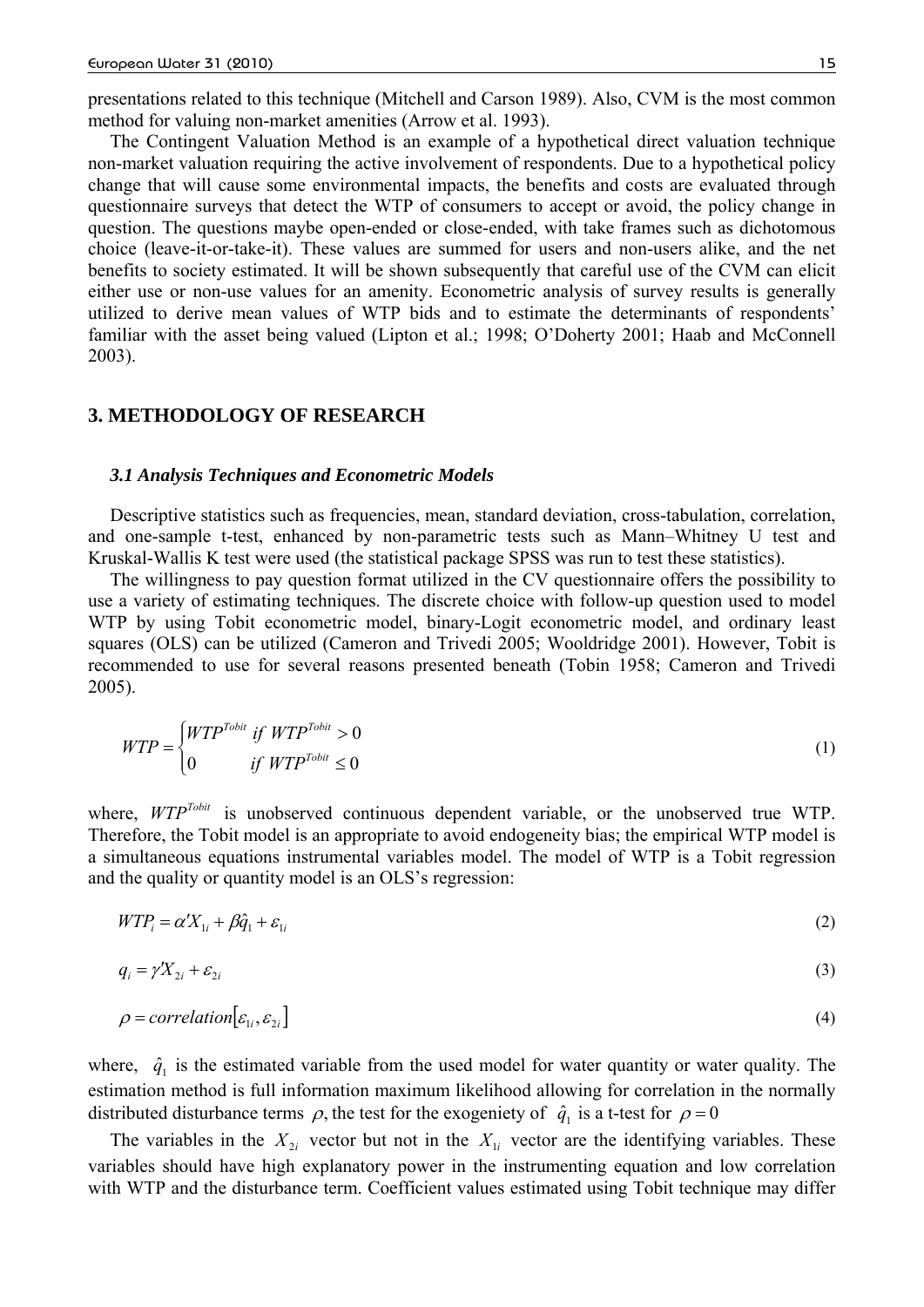substantially in both, magnitude and sign, from those estimated by using ordinary least squares. The marginal effect of an autonomous variable, say *m*, on  $E(WTP)$  is  $\frac{\delta E(WTP)}{2} = \beta \Phi(Z)$ *m*  $\frac{\delta E(WTP)}{\delta m} = \beta \Phi(Z)$ , where *Z* is evaluated at the mean of all variables including quality or quantity in accord with the desired dependent variable. Since,  $0 < \Phi(Z) < 1$ , the marginal impact will always be smaller in absolute

# value than the coefficient estimate (E-Views software econometric package was utilized).

## *3.2 CV Design and Survey Administration*

In developing countries the use of CVM to measure the WTP for social projects is well accepted and widely utilized in many different circumstances, but some biases may exist when using this technique. Those biases are due to the hypothetical nature of this method. Careful survey design is necessary to avoid such problems (Whittington 1998; Whittington 2002).

This empirical study was undertaken a CV technique to measure the TEV of domestic water services including both, use values and non-use values.

The scenario used for face-to-face (in-person) interviews in this study administrated to value the water quantity and water quality in Ramallah governorate. The dichotomous choice is followed by an open-ended follow-up question, for instance, "what is the maximum that you are willing to pay …?" was used in the survey questionnaire of CV (Freeman 1993; Arrow et al. 1993; Mitchell and Carson 1989; Haab and McConnell 2003).

A stratified random sample was utilized to ensure a representative sample of households, chosen from the governorate of Ramallah for dividing the households into three main sub-groups. Three divisions (strata) and a representative sample for each stratum were randomly selected: (a) household heads who live in the cities of Ramallah and Al-Bireh; (b) household heads of rural areas; and (c) household heads who live in the refugee camps. After dividing the study population into the appropriate strata, a simple random sample was taken across each stratum.

The usable sample is composed of 520 household's heads, 1.5% of the households census for each stratum was taken to befit the size of the population, since the sample was administrated to the household's heads in the cities, villages, and refugee camps.

#### *3.3 Administration of Water Institutions Survey*

The study was also undertaken a second survey which was directed to the employees of water institutions for evaluating the pricing policy adopted from the water institutions. A stratified random sample is to ensure a representative sample of all management personnel, was chosen in the local councils and Jerusalem Water Undertaking (JWU). An important element of the features that we might want our sample is to show a proportional representation of different positions in which employees work. Specifically, the target sample was divided into three levels (strata): (1) senior management; (2) management department; and (3) Finance department. Since, the target sample was directed to the JWU, the municipalities of Ramallah and Al-Bireh, and fourteen Local councils in Ramallah governorate, which are the large village local councils. Due to dividing the personnel into three appropriate strata, a simple random sample was taken through each stratum.

A stratified sample of 117 employees in the water institutions was selected. The usable sample was targeted employees who have practical experience with municipal water, 70% of personnel were taken for senior managements, 70% of personnel were taken for management departments, and 70% of personnel for finance departments.

## **4. EMPIRICAL ANALYSIS AND FINDINGS**

The CV survey was used for in-person interviews. The survey was interviewed the household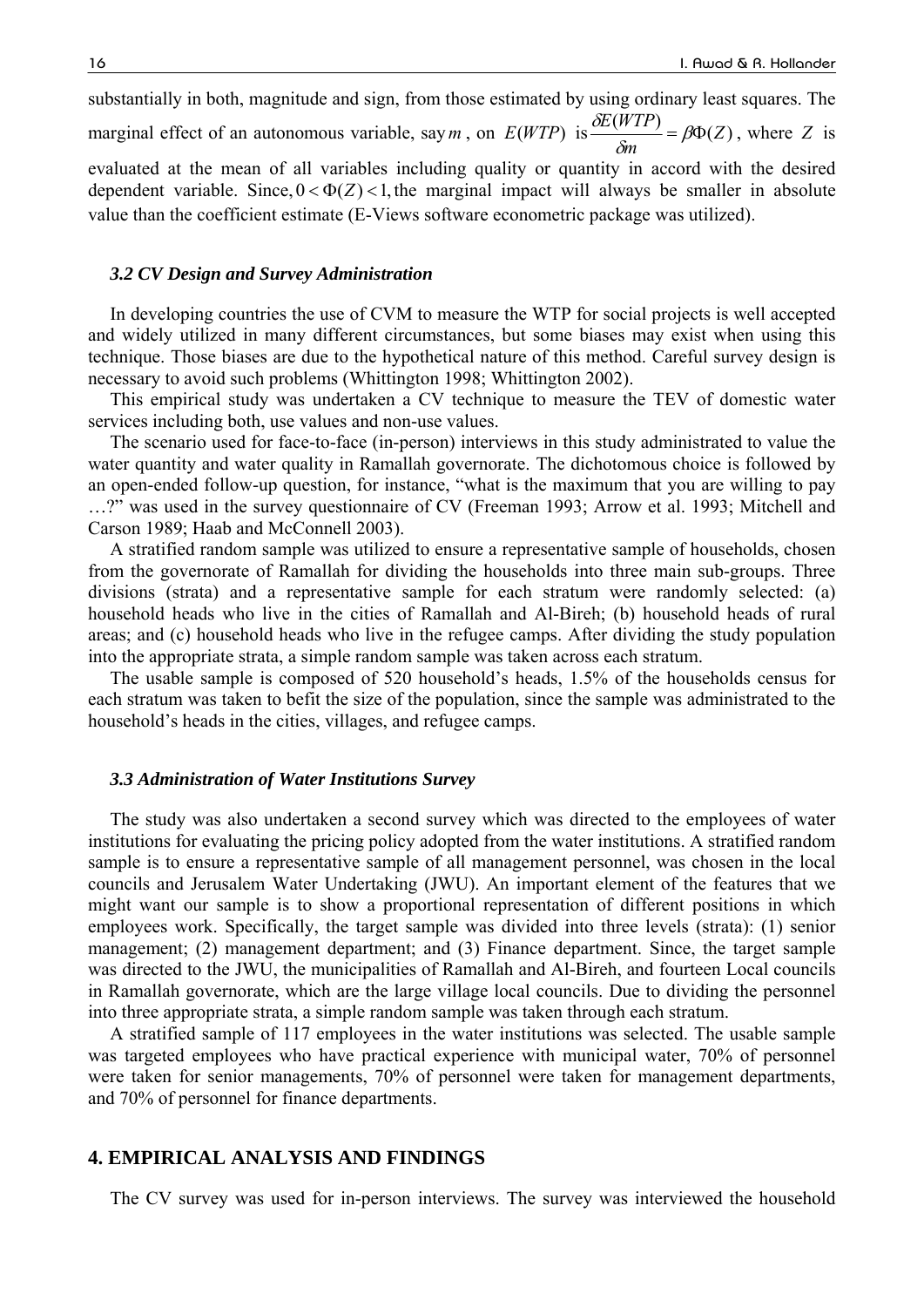heads (100% of the CV sample). The study used CVM to measure the use and non-use values of domestic water services. As shown in Table 1 and Table 2, the tobit model used the open-ended WTP variable as a dependent variable, which included positive and true zero responses and estimated a mean WTP (Jones et al. 2008). The logit model used the binary WTP variable (0, 1) as a dependent variable (Ojeda et al. 2008).

As Table 1 indicates, the mean WTP value of the tobit model of 518 respondents in the CV survey was obtained as New Israeli Shekel (NIS) 31.4. This result implies that the respondents interviewed are voluntary willing, on average, to pay NIS 31.4 to have sufficient and reliable water supply for the households (use values). The log-likelihood is -1895.051 according to tobit model and is -319.707 according to logit model. Both gave a negative answer, as a desired value for maximum likelihood estimation to seek the probability distribution that makes the observed data most likely (Myung 2003). According to the linear model the adjusted coefficient of determination (adjusted  $\mathbb{R}^2$ ) is 0.11, which is acceptable result for CVM studies (Imandoust and Gadam 2007).

|                                                                                             | Expected<br>sign of<br>coefficient | Logit-<br>Estimated<br>coefficient   | Logit-Z-value<br>$(P-value)$ | Tobit-<br>Estimated<br>marginal<br>effect | Tobit-Z-value<br>$(P-value)$ |
|---------------------------------------------------------------------------------------------|------------------------------------|--------------------------------------|------------------------------|-------------------------------------------|------------------------------|
| Constant                                                                                    |                                    | 1.478                                | 2.617(0.008)                 | 21.871                                    | 1.654(0.098)                 |
| Age                                                                                         | $+/-$                              | 0.094                                | 0.842(0.399)                 | 4.274                                     | 1.579(0.114)                 |
| Gender                                                                                      | $+/-$                              | 0.124                                | 0.556(0.577)                 | 4.668                                     | 0.858(0.390)                 |
| Location - Urban                                                                            | $+$                                | 0.047                                | 0.201(0.840)                 | 4.206                                     | 0.744(0.456)                 |
| Location - Rural                                                                            |                                    | $-0.253$                             | $-1.167(0.243)$              | $-10.928$                                 | $-2.118$                     |
|                                                                                             |                                    |                                      |                              |                                           | $(0.034**)$                  |
| Time-period                                                                                 | $^{+}$                             | $-0.011$                             | $-1.506(0.131)$              | $-0.293$                                  | $-1.553(0.120)$              |
| Water consumption                                                                           |                                    | $-0.009$                             | $-2.037(0.041**)$            | $-0.258$                                  | $-2.145$                     |
|                                                                                             |                                    |                                      |                              |                                           | $(0.031**)$                  |
| <i>Income</i>                                                                               | $^{+}$                             | 0.0001                               | $2.273(0.023**)$             | 0.006                                     | $4.471(0.000*)$              |
| Education                                                                                   | $+$                                | 0.047                                | 0.460(0.645)                 | $-0.307$                                  | $-0.120(0.904)$              |
| <b>Employment Status</b>                                                                    | $+$                                | $-0.785$                             | $-2.077(0.037**)$            | $-13.008$                                 | $-1.559(0.118)$              |
| Gainfully employed                                                                          | $^{+}$                             | $-0.277$                             | $-1.872$                     | $-4.810$                                  | $-1.326(0.184)$              |
|                                                                                             |                                    |                                      | $(0.061***)$                 |                                           |                              |
| Household size                                                                              | $\qquad \qquad$                    | $-0.049$                             | $-1.140(0.253)$              | $-1.311$                                  | $-1.178(0.238)$              |
| The use of water filters                                                                    | $^{+}$                             | 0.924                                | $4.216(0.000*)$              | 19.233                                    | $3.881(0.000*)$              |
| Log-likelihood = $-1895.051$ (Tobit model)<br>Observations $= 518$<br>Mean WTP = $NIS$ 31.4 |                                    | Adjusted $R^2 = 0.11$ , $R^2 = 0.13$ |                              |                                           |                              |

*Table 1. Bid curve analysis: Estimated WTP model – The use values of municipal water* 

\*Significant at the 0.01 level, \*\*Significant at the 0.05 level, \*\*\*Significant at the 0.10 level of confidence.

The results revealed that the variable water consumption, the use of water filters and income have significant impact on WTP, since income and the use of water filter have a positive impact, while consumption has a negative effect on WTP (the more I consume the less I am willing to pay), which seems to be consistent with the findings in other studies and the economic theory. The rural areas have a negative and significant impact on WTP; this implies that the rural respondents are unlikely to be willing to pay (WTP) for improved municipal water supply (Piper 1998; Farolfi et al. 2007; Zhongmin 2003). But the variable employment status and gainfully employed "the family members who are gainfully employed" have significant and negative impact on WTP, which is to be contradictory to the findings in other studies (Mendonca and Tilton 2000; Jones et al. 2008). The variable urban location, time-period "how long the respondent has lived in the region?", educational level, and household size have insignificant impact on WTP, which is to be inconsistent with the findings in other studies that have a significant impact on WTP (Kaoru 1993; Mendonca and Tilton 2000; Mbata 2006; Ojeda et al. 2008; Zhongmin 2003). The variable age and gender also have insignificant impact on WTP.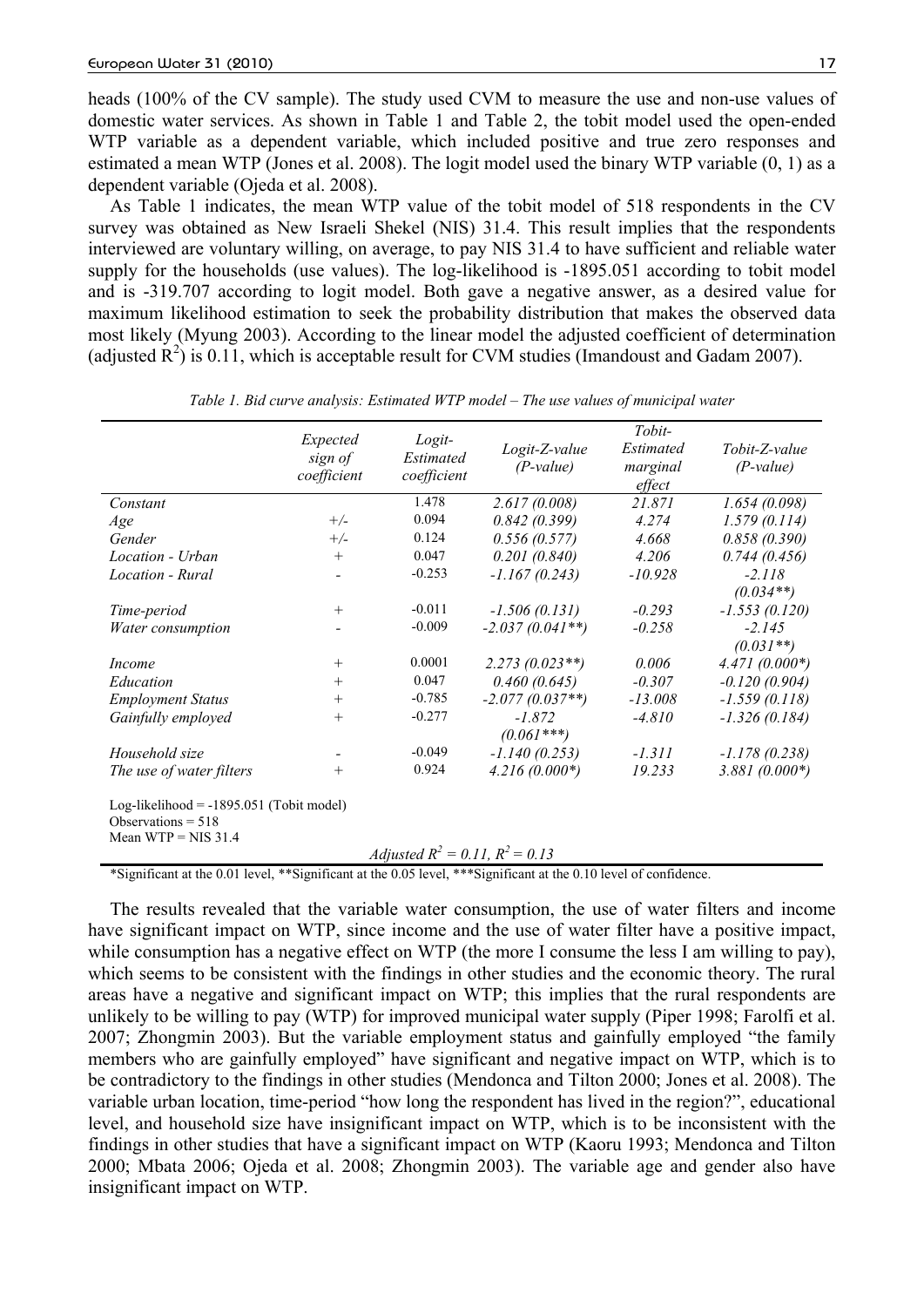On the other hand, tobit model shows the marginal effect "elasticity" of income is 0.006 and less than 1, as a result, the respondent's WTP change for income change is likely to be very low and limited. Also, according to Kruskal-Wallis K test the mean rank reveals respondents who live in the refugee camps are likely to be WTP more than rural and urban areas, although urban and rural respondents have a level of income, which is higher than the income level of the refugee camps' respondents. This result was mainly because of: the networks and reliability of water supply in the refugee camps are bad compared with urban and rural areas.

The data also showed that the respondents encounter a crisis of water in terms of both, quality and quantity. As the majority of respondents revealed that the government should proceed to solve the problem of both, water quantity and quality in parallel.

As Table 2 indicates, the mean WTP value of the tobit model of 518 respondents in the CV survey was obtained as NIS 20.8. This result implies that the respondents interviewed are voluntary willing, on average, to pay NIS 20.8 to insure water for future generations (non-use values). The log-likelihood is negative, as a desired value for maximum likelihood estimation (Myung 2003). The  $R^2$  is 0.092, which is accepted result for CVM (Imandoust and Gadam 2007).

|                                                                                             | Expected<br>sign of<br>coefficient | Logit-<br>Estimated<br>coefficient | Logit-Z-value<br>$(P-value)$ | Tobit-<br>Estimated<br>marginal<br>effect | Tobit-Z-value<br>$(P-value)$ |  |  |
|---------------------------------------------------------------------------------------------|------------------------------------|------------------------------------|------------------------------|-------------------------------------------|------------------------------|--|--|
| Constant                                                                                    |                                    | 0.248                              | 0.459(0.645)                 | $-8.434$                                  | $-0.718(0.472)$              |  |  |
| Age                                                                                         | $+/-$                              | 0.040                              | 0.377(0.705)                 | 2.683                                     | 1.124(0.260)                 |  |  |
| Gender                                                                                      | $+/-$                              | 0.136                              | 0.621(0.534)                 | 2.604                                     | 0.544(0.586)                 |  |  |
| Location - Urban                                                                            | $+$                                | 0.469                              | $2.01(0.044**)$              | 8.852                                     | $1.828(0.067***)$            |  |  |
| Location - Rural                                                                            | $\overline{\phantom{a}}$           | $-0.458$                           | $-2.157(0.03**)$             | $-2.057$                                  | $-2.057(0.039**)$            |  |  |
| Time-period                                                                                 | $+$                                | 0.004                              | $-0.596(0.550)$              | 0.060                                     | 0.364(0.715)                 |  |  |
| Water consumption                                                                           |                                    | $-0.0148$                          | $-2.915(0.003*)$             | $-0.265$                                  | $-2.489(0.012**)$            |  |  |
| <i>Income</i>                                                                               | $+$                                | 0.000046                           | 0.938(0.347)                 | 0.002                                     | $2.265(0.023**)$             |  |  |
| Education                                                                                   | $+$                                | 0.162                              | 1.607(0.107)                 | 3.164                                     | 1.453(0.146)                 |  |  |
| <b>Employment Status</b>                                                                    | $+$                                | $-0.201$                           | $-0.567(0.570)$              | $-2.480$                                  | $-0.320(0.748)$              |  |  |
| Gainfully employed                                                                          | $^{+}$                             | $-0.157$                           | $-1.092(0.274)$              | $-1.233$                                  | $-0.387(0.698)$              |  |  |
| Household size                                                                              | -                                  | $-0.045$                           | $-1.044(0.296)$              | $-0.863$                                  | $-0.900(0.367)$              |  |  |
| The use of water filters                                                                    | $^{+}$                             | 0.823                              | $3.920(0.000*)$              | 15.739                                    | $3.698(0.000*)$              |  |  |
| Log-likelihood = $-1641.168$ (Tobit model)<br>Observations $= 518$<br>Mean WTP = $NIS$ 20.8 |                                    |                                    |                              |                                           |                              |  |  |
| Adjusted $R^2 = 0.072$ , $R^2 = 0.092$                                                      |                                    |                                    |                              |                                           |                              |  |  |

*Table 2. Bid curve analysis: Estimated WTP model – The non-use values of municipal water* 

\*Significant at the 0.01 level, \*\*Significant at the 0.05 level, \*\*\*Significant at the 0.10 level of confidence.

The outcomes also revealed that the variable water consumption, the use of water filter and income have significant impact on WTP, since income and the use of water filter have positive impact while consumption has a negative effect on WTP. The variable location showed that the rural respondents have a negative and significant impact, while urban respondents have significant but positive impact on WTP; this implies that the urban respondents are likely to be WTP for insured water for next generations, but the rural respondents are unlikely to be WTP. These results are consistent with the findings in other studies (Piper 1998; Zhongmin 2003; Farolfi et al. 2007). The variable educational level, time period "how long the respondent has lived in the region?", employment status, gainfully employed "the family members who are gainfully employed" and household size have insignificant impact on WTP , which seems to be inconsistent with the findings in other studies (Mendonca and Tilton 2000; Gopalakrishnan 2003; Mbata 2006; Ojeda et al. 2008). The variable age and gender also have insignificant impact on WTP.

The study also revealed that the majority of respondents are unlikely to deal with water as an economic good that has an economic value. However, the study findings showed that there is a contradiction regarding this issue. According to one sample t-test, although the most of the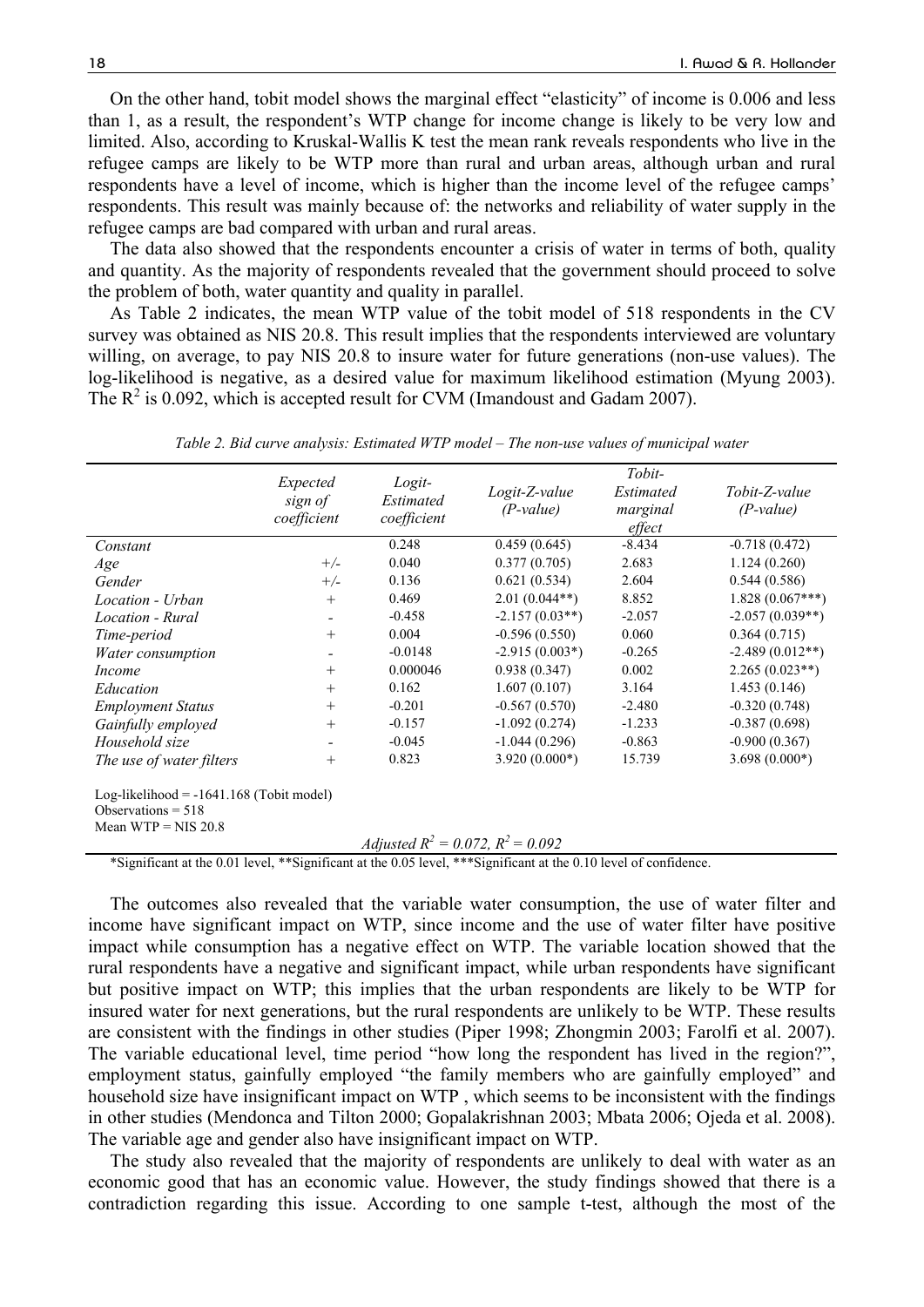respondents revealed that the total revenue of water selling should recover the total costs and encouraged imposing financial penalties or fines on households, which have higher level of water consumption compared with other households, there are more than a half of the respondents prefer to get on water in a low price, which is insufficient to cover the average costs of water.

On the other hand, in the course of the study a second survey was undertaken. This survey consisted of interviews of the employees of water institutions (100% of the sample). It was used to evaluate the pricing policy adopted in the water institutions. However, according to one sample ttest, the adopted pricing policy in the water institutions is designed to achieve cost recovery, in other words, to recover at-least the minimum level of average costs per unit of water sold. In contrast, the water institutions don't take the negative externalities resulted from water uses such as infections or water degradation into consideration through the pricing policy. Also, the water institutions, especially, the JWU adopt a graduate pricing system in harmony with all consumer social categories to facilitate payment of water bills (water prices increases proportionally with increase of consumed water quantities).

#### **5. CONCLUSIONS**

This study is one of the few that has utilized CVM for improved water quality and secured sufficient water supply (use values), since a CVM survey was also used to obtain estimates of WTP for sufficient water for future generations (non-use values) in the WB.

Households are voluntarily WTP, but only NIS 31.4 monthly an insignificant amount in increased water costs for reliable water supplies that based on the coefficients of the explanatory variables explained below, since the mean WTP was NIS 31.4 per month of each household. Additionally, they are voluntarily WTP, but only insignificant amount for reliable water supply for future generations, since the mean WTP was NIS 20.8 monthly of each household-head. These WTP estimates are likely to increase the respondent's current monthly water bill (Mendonca and Tilton 2000).

Regressions' outcomes also show that respondents who have a high level of income and/or use water filter in the households are likely to be WTP for both: improved water quality and reliable water quantity (use values) and also for water conservation for future generations (non-use values).

Households which have high level of water consumption are unlikely to be WTP for use and non-use values. Rural respondents were unlikely to be WTP for use and non-use values of domestic water services, while urban respondents are likely to be WTP for non-use values. According to Kruskal-Wallis K test, there is a gap among cities, villages, and refugee camps in terms of WTP, since respondents of urban areas and refugee camps are likely to be WTP. Moreover, the percentage change of WTP with respect to income change was very low.

Households which are gainfully employed are unlikely to be WTP for non-use values. On the other hand, the variable age, gender, education, time period "how long the respondent has lived in the region?", and household size have insignificant impact on WTP.

In general, as a result of water scarcity and the unique situation of Palestine the households could accept to deal with water as an economic good, but they dislike affording more than what they are paying currently. However, it seems the respondents are unlikely to deal with water as an economic good at present.

This study also revealed that the main water institutions adopt already graduate pricing system for water and interested to attain the minimum level of average costs at-least, but they neglect to consider the environmental costs as a part of the total costs of water.

#### **REFERENCES**

Arrow K., Solow R., Portney, P., Leamer, E., Radner, R., and Schuman, H. 1993. Report of the NOAA Panel on Contingent Valuation, 11 January 1993.

Bellisari, A., 1994. Public health and the water crisis in the occupied Palestinian territories. Journal of Palestine Studies; 23: 52-63.